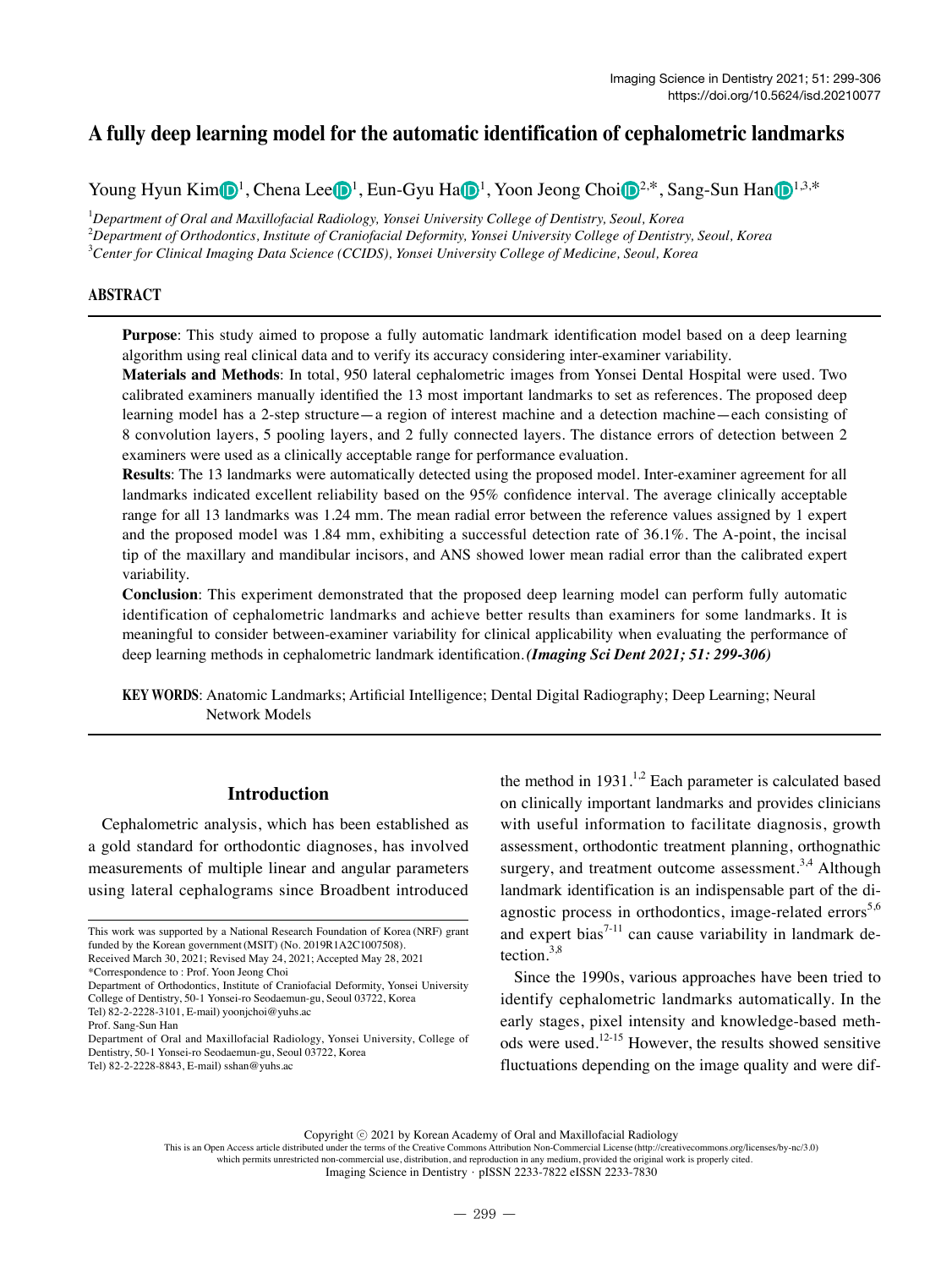ficult to apply in clinical settings. Template matching<sup>16,17</sup> and mathematical model<sup>12,18</sup> approaches have also been attempted, and multiple methods have been combined to overcome the disadvantages of each method. $4,19,20$  In recent years, deep learning algorithms have been widely introduced to detect landmarks automatically on lateral cephalograms.<sup>21-23</sup> Despite the wide variety of approaches, it remains challenging to automatically detect all landmarks that are essential for diagnosis and achieve clinically acceptable performance.

Previous researchers evaluated performance in terms of how many landmarks are identified within a precision range of about 2 to 4 mm.<sup>3,20,21,24,25</sup> However, there has been no official consensus approved by an academic society specializing in orthodontics regarding the clinically acceptable precision range for landmark identification. Due to the complexity of lateral cephalograms, some landmarks are more difficult to identify than others, even for experts. $24$ 

In this study, a fully automatic landmark identification model was developed using deep learning and its performance was evaluated in terms of a clinically acceptable range determined based on the inter-examiner reliability of experts.

#### **Materials and Methods**

#### Ethics approval

Every image was anonymized to avoid identification of the patients, and ethical approval (IRB No. 2-2017-0054) was obtained from the research ethics committee of the Institutional Review Board (IRB) of Yonsei University Dental Hospital. All experiments were performed in accordance with relevant guidelines and ethical regulations, and the requirement for patient consent was waived by the IRB of Yonsei University Dental Hospital due to the retrospective nature of this study.

#### Data preparation

A total of 950 lateral cephalometric images were used. The images were taken by a Rayscan (Ray Co. Ltd., Hwaseong, Korea) at the Department of Oral and Maxillofacial Radiology and extracted from the picture archiving and communication system of Yonsei University Dental Hospital. The 950 radiographic images were randomly divided into 800 training images, 100 validation images, and 50 test images without overlapping. Thirteen cephalometric landmarks, which are clinically important and based on the hard tissue, were selected in this study. The landmarks included the sella (Se), nasion (N), orbitale (Or), porion (Po),



**Fig. 1.** Cephalometric identification of the 13 landmarks used in this study. S: sella, N: nasion, Or: orbitale, Po: porion, A: A-point, B: B-point, Pog: pogonion, Me: menton, UIB: upper incisor border, LIB: lower incisor border, PNS: posterior nasal spine, ANS: anterior nasal spine, Ar: articulare.

 $A$ -point $(A)$ ,  $B$ -point $(B)$ , pogonion  $(Pog)$ , menton  $(Me)$ , upper incisor border (UIB), lower incisor border (LIB), posterior nasal spine (PNS), anterior nasal spine (ANS), and articulare (Ar) (Fig. 1). Two calibrated orthodontists manually annotated these 13 landmarks using OrthoVision software (Ewoosoft Co. Ltd., Hwaseong, Korea). They were trained in the same orthodontic department and had 15 and 5 years of clinical experience, respectively. To improve inter-examiner reliability, they had 3 training sessions before identifying the landmarks for this study. The landmark data obtained from an expert with 15 years of experience were regarded as the reference landmarks and the distance error of detection between the 2 experts (expert variability) was used to establish a clinically acceptable range for each landmark. To verify inter-examiner reproducibility, 50 cephalometric images were randomly selected and landmarks were annotated manually by 2 experts.

# Convolutional neural network model for landmark detection

Figure 2 shows the proposed fully automatic landmark detection model using a convolutional neural network (CNN). The proposed deep learning model has a 2-step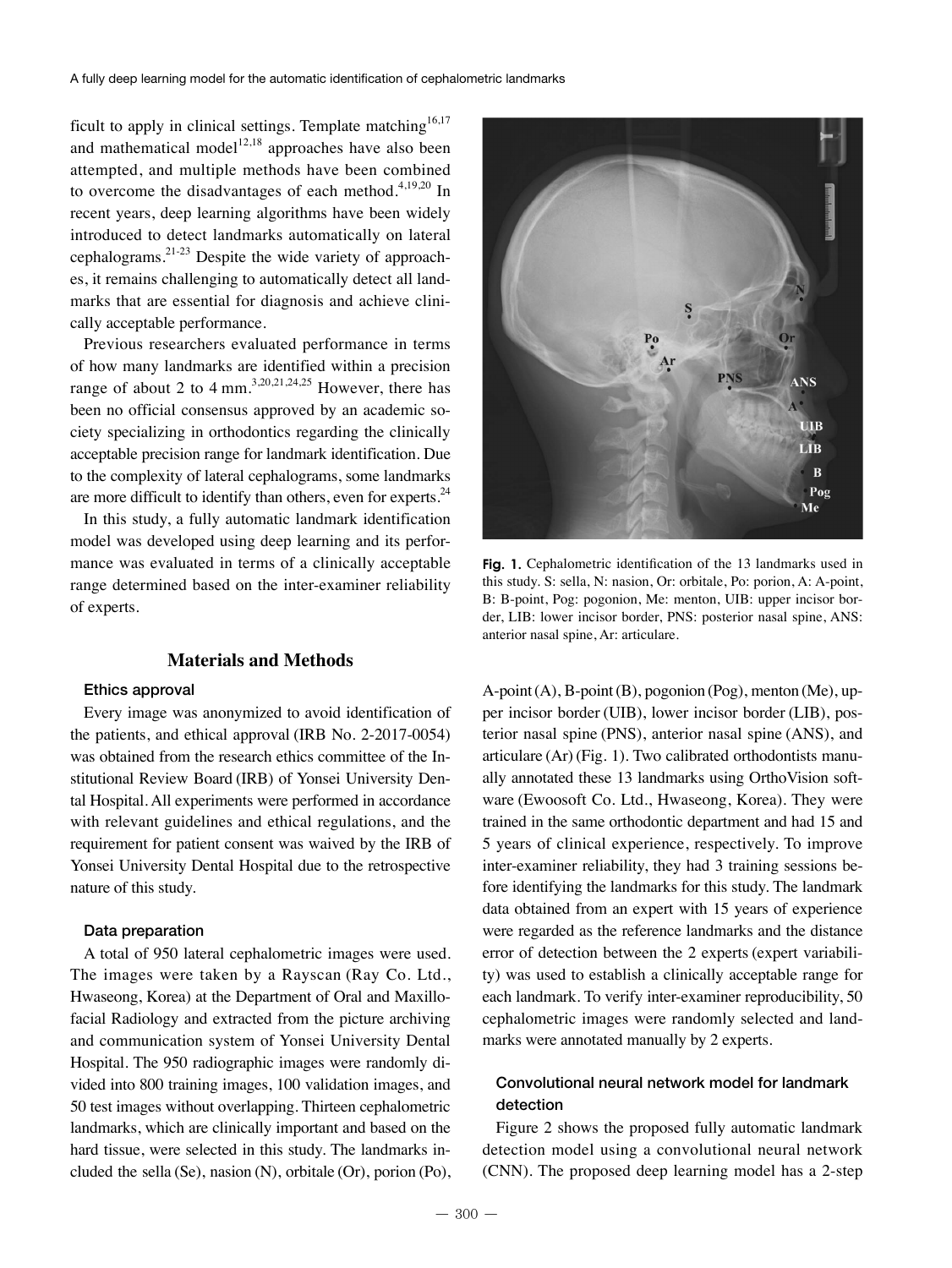

**Fig. 2.** The structure of the proposed fully automatic landmark detection model using a convolutional neural network (CNN). A. The overall workflow of the 2-step machines of the proposed model. B. The structure of the CNN model. ROI: region of interest; PNS: posterior nasal spine; ELU: exponential linear units.

structure, comprising a region of interest (ROI) machine and a detection machine (Fig. 2A). Each CNN consisted of 8 convolution layers, 5 pooling layers, and 2 fully connected layers(Fig. 2B).

The convolution layer had a filter size of  $3 \times 3$  and the exponential linear units (ELU) function was used for activation. The original images were  $1,956 \times 2,238$  pixels with a pixel spacing of 0.12 mm. Before being input into the deep learning model, the original images were resized to  $512 \times 512$  pixels for efficient and fast detection of the 13 landmarks. The first step, the ROI machine, was designed to crop 13 target areas, each of which contained 1 landmark. Once the resized image was input, the convolution layers found the local features of the image, and then the fully connected layers combined the associations of these features to predict the coordinates for the 13 landmarks. Since each of the landmarks has 2-dimensional coordinates (x and y), the predicted landmarks were represented by a 26-dimensional vector, and based on this result, the ROI was cropped in the input image. The second step, the detection machine, was designed to identify the 13 landmarks from each ROI. Once the 13 cropped images were input into 13 CNN models, respectively, the models predicted the coordinates of the landmarks. To optimize the hyper-parameter, the distance errors between the results predicted by the detection machine and the expert-annotated results were used. After the automatic detection of the landmarks was completed, the cropped images were merged into the original position and output as a single image that contained the 13 identified landmarks in  $1,956 \times 2,238$  pixels. The model was performed on a Linux server running Ubuntu 18.04 with 128 GB of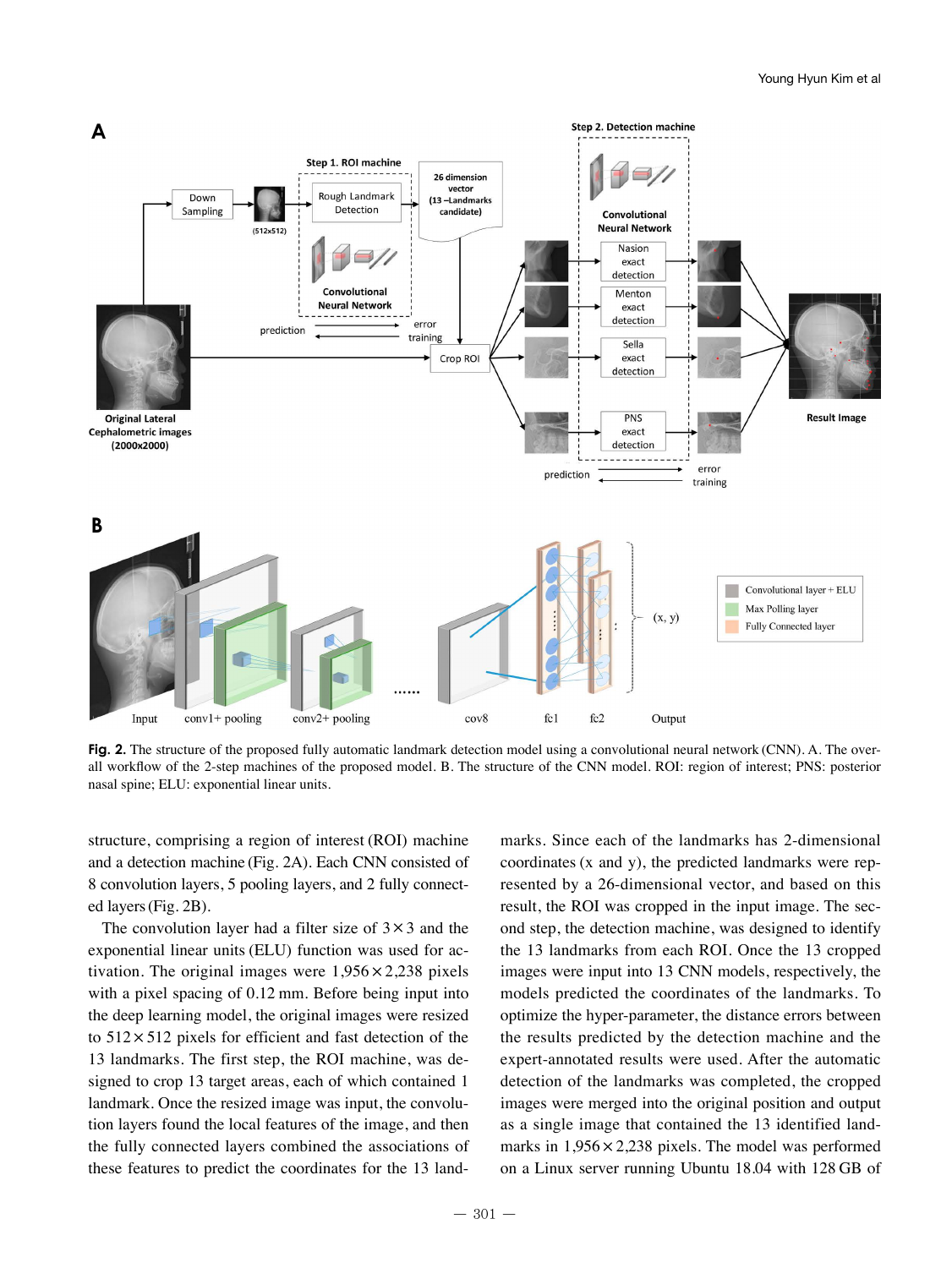memory and 12 GB of GPU memory (NVIDIA Titan Xp; NVIDIA Corporation, Santa Clara, CA, USA).

### Statistical evaluation

The intra-class coefficient correlation (ICC) was calculated to confirm the degree of reliability of the 2 experts. The mean radial error (MRE) and standard deviation (SD) for 13 landmarks between the 2 examiners were calculated to establish the clinically acceptable range. The radial error and MRE are defined in equations (1) and (2), where  $\Delta x$  and  $\Delta y$  denote the absolute distance in the coordinates in the *x*- and *y*-directions, respectively, between the predicted and reference landmarks.

$$
Radial error (R) = \sqrt{\Delta x^2 + \Delta y^2}
$$
 (eq. 1)

Mean radial error (MRE) = 
$$
\frac{\sum_{i=1}^{N} R_i}{N}
$$
 (eq. 2)

The similarity of the detected landmarks consisting of coordinates  $(x, y)$  was obtained by calculating the pixel distance using Euclidean distance and multiplying by the pixel space value (0.12 mm).

Two types of the successful detection rate (SDR)-the general SDR and the expert variability SDR-were also calculated to assess the performance of the proposed model. The general SDR was calculated as the ratio at which the difference between the predicted and reference landmarks was within a given distance, such as 2.0 mm, 2.5 mm, 3.0 mm, and 4.0 mm. The expert variability SDR was calculated by evaluating whether the difference between the reference and the predicted landmarks was within the inter-expert difference values.

# **Results**

The ICCs of the 2 examiners were above 0.99 for all landmarks, including the lower bounds of the 95% confidence intervals(Table 1). Since the ICC values were more than 0.7, which is generally used as the criterion for high

**Table 1.** Reliability of manually annotated landmarks by 2 examiners

| Landmarks             | Intra-class coefficient correlation<br>(95% confidence interval) | P        |
|-----------------------|------------------------------------------------------------------|----------|
| Sella                 | $0.994(0.991-0.996)$                                             |          |
| Nasion                | $1.000(1.000-1.000)$                                             |          |
| Orbitale              | $0.998(0.997-0.999)$                                             |          |
| Porion                | $0.999(0.999 - 0.999)$                                           |          |
| A-point               | $0.994(0.991-0.996)$                                             |          |
| B-point               | $0.999(0.998 - 0.999)$                                           |          |
| Pogonion              | $0.999(0.999 - 1.000)$                                           | $<$ 0.05 |
| Menton                | $1.000(0.999 - 1.000)$                                           |          |
| Upper incisor border  | $0.999(0.998-0.999)$                                             |          |
| Lower incisor border  | $0.999(0.999-1.000)$                                             |          |
| Posterior nasal spine | $0.998(0.996 - 0.998)$                                           |          |
| Anterior nasal spine  | $0.999(0.998 - 0.999)$                                           |          |
| Articulare            | $0.999(0.999-0.999)$                                             |          |

**Table 2.** The success detection rate (SDR) of landmark identification using the proposed algorithm

| Landmarks             | Expert variability<br>$SDR (\%)$ | General SDR $(\%)$ |                  |                   |                   |
|-----------------------|----------------------------------|--------------------|------------------|-------------------|-------------------|
|                       |                                  | 2.0 <sub>mm</sub>  | $2.5 \text{ mm}$ | 3.0 <sub>mm</sub> | 4.0 <sub>mm</sub> |
| Sella                 | 14.7                             | 56.0               | 71.3             | 80.0              | 91.3              |
| Nasion                | 50.7                             | 73.3               | 86.7             | 90.0              | 98.0              |
| Orbitale              | 7.3                              | 66.7               | 83.3             | 89.3              | 98.0              |
| Porion                | 3.3                              | 47.3               | 67.3             | 83.3              | 92.7              |
| A-point               | 61.3                             | 64.0               | 75.3             | 84.0              | 92.7              |
| B-point               | 30.7                             | 60.0               | 72.0             | 81.3              | 91.3              |
| Pogonion              | 16.0                             | 74.0               | 83.3             | 91.3              | 98.0              |
| Menton                | 51.3                             | 74.0               | 84.0             | 92.0              | 98.7              |
| Upper incisor border  | 63.3                             | 78.7               | 88.7             | 93.3              | 99.3              |
| Lower incisor border  | 56.7                             | 78.7               | 91.3             | 96.7              | 100               |
| Posterior nasal spine | 20.7                             | 64.0               | 75.3             | 84.7              | 96.7              |
| Anterior nasal spine  | 59.3                             | 52.7               | 66.7             | 76.0              | 92.7              |
| Articulare            | 34.7                             | 46.7               | 60.0             | 69.3              | 87.3              |
| Average               | 36.2                             | 64.3               | 77.3             | 85.5              | 95.1              |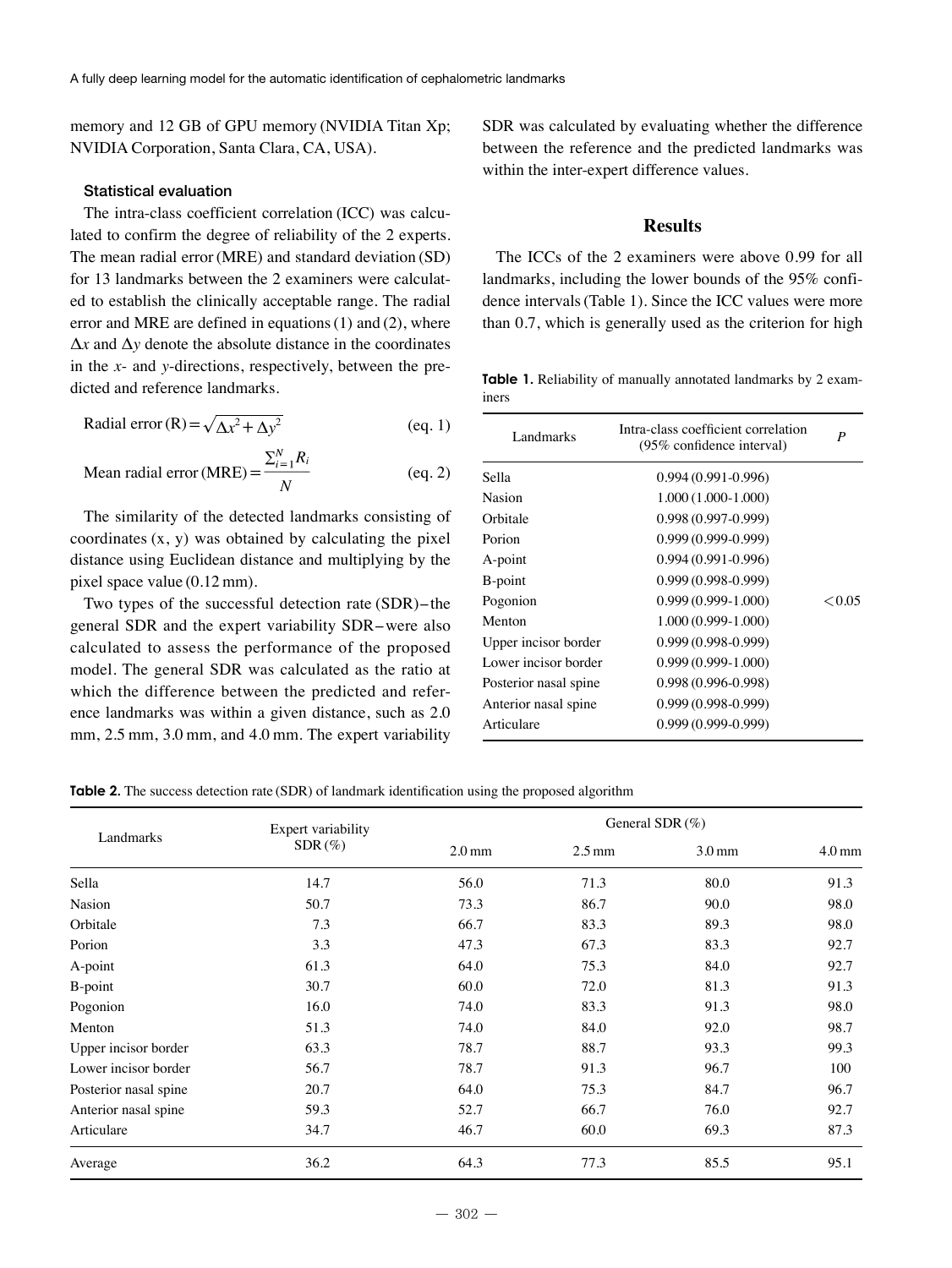

**Fig. 3.** Comparison of the predicted (cross line) and reference (dot) locations of 13 landmarks. S: sella, N: nasion, Or: orbitale, Po: porion, A: A-point, B: B-point, Pog: pogonion, Me: menton, UIB: upper incisor border, LIB: lower incisor border, PNS: posterior nasal spine, ANS: anterior nasal spine, Ar: articulare.

agreement, the reliability of the 2 examiners showed almost perfect agreement. Figure 3 presents 4 images of the predicted results by the proposed CNN model compared with the reference landmarks.

Figure 4 displays the MREs of expert variability and the predicted results for all landmarks. From the results for expert variability, ANS showed the highest MRE with 2.25 mm, while Po had the lowest with 0.47 mm. Five landmarks (S, Or, Po, Pog, and PNS) presented less than 1.00 mm of MRE. The MRE of the predicted results for the A-point, UIB, LIB, and ANS were 1.89 mm, 1.55 mm, 1.37 mm, and 2.14 mm, which were lower than the corresponding expert variability values of 1.97 mm, 1.66 mm, 1.40 mm, and 2.25 mm, respectively. S, Po, B, ANS, and Ar had MREs of more than 2.00 mm. UIB showed the lowest MRE (1.37 mm).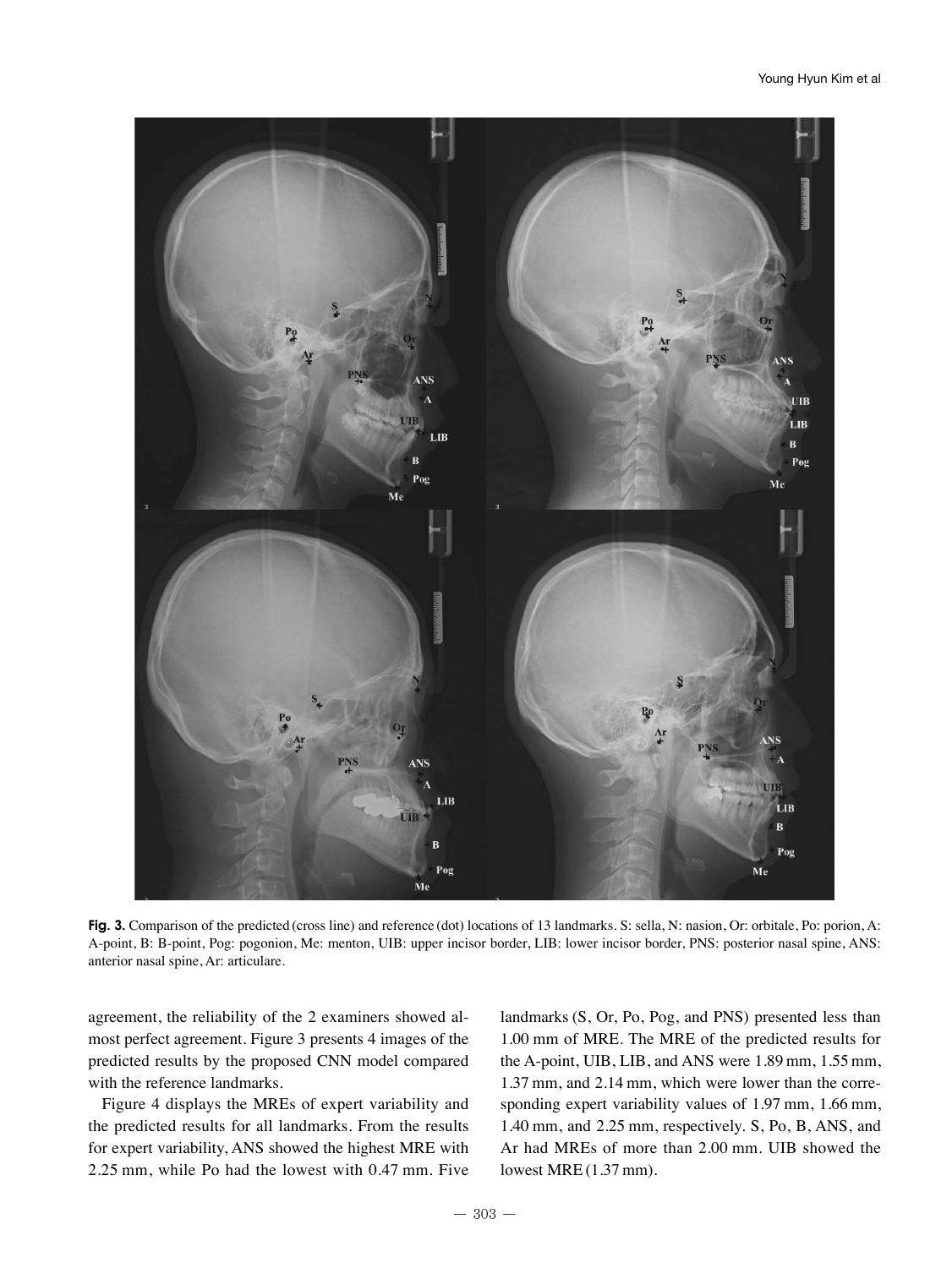

**Fig. 4.** Comparison of the mean radial errors of expert variability and predicted results. S: sella, N: nasion, Or: orbitale, Po: porion, A: A-point, B: B-point, Pog: pogonion, Me: menton, UIB: upper incisor border, LIB: lower incisor border, PNS: posterior nasal spine, ANS: anterior nasal spine, Ar: articulare.

Table 2 presents the performance of the proposed algorithm in terms of the general SDR and expert variability SDR. Six landmarks(N, A, Me, LIB, UIB, and ANS) had SDRs over 50% according to expert variability. Although Po and Or showed SDRs of 47.3% and 66.7%, respectively, when calculated with a general precision range of 2.0 mm, the 2 landmarks showed expert variability SDRs of 3.3% and 7.3%.

# **Discussion**

In orthodontic procedures, cephalometric landmark detection is essential for accurate diagnosis and proper assessment of treatment progress, although it is a time-consuming, bothersome, and error-proven task for dentists.<sup>12</sup> To overcome these drawbacks, grand challenges at the International Symposium on Biomedical Imaging were held, and the participants proposed various methods to automatically identify landmarks using cephalometric images. $^{26}$ Researchers have been trying to achieve more accurate performance using the state-of-the-art methods.<sup>1,23,27</sup>

This study proposed a fully automatic deep learning method for landmark identification in cephalometric images. Similar to previous researchers,<sup>21,27</sup> we designed an ROI machine that detects small areas, including target landmarks, from the entire image using a CNN model. In the model proposed in this study, based on the detected ROI, an individual CNN model is applied for the 13 landmarks that need to be identified. This architecture may allow each CNN model to extract feature maps for only 1 target landmark, resulting in faster and more accurate results.

In previous studies, however, these distances were not evaluated considering a clinically acceptable range. Because expert variability in landmark detection might often

happen, it may be difficult to detect exactly the same position.<sup>5,12,28</sup> The clinically acceptable error range in landmark identification is still debatable.<sup>7</sup>

In this study, the general SDR was based on general precision ranges (2.0, 2.5, 3.0, and 4.0 mm), and expert variability SDR was based on the difference between 2 examiners for each of the 13 landmarks for a clinically acceptable evaluation. Two trained orthodontists annotated the 13 landmarks using randomly selected cephalometric images. Despite the different experience of the 2 examiners, the inter-examiner agreement for all landmarks indicated excellent reliability.<sup>29</sup> This may be due to the fact that the 2 examiners had sufficient agreement and training sessions in advance. Thus, the differences (in terms of the Euclidean distance) between the location of the landmarks identified by the trained experts were considered as the clinically acceptable precision ranges.

Expert variability SDR ranged from 3.3% to 63.3%, and the rate was higher when calculated on the basis of the general precision range. For example, Or and Po exhibited SDRs of 66.67% and 47.33%, respectively, with 2.0 mm of precision, but 7.33% and 3.33%, respectively, with the expert variability SDR. This means that even though the identified landmarks showed high SDR values based on general precision ranges, they may still be clinically unacceptable. Furthermore, the A-point, LIB, UIB, and ANS showed lower MRE values when detected automatically by the proposed model than the variability between trained experts, indicating excellent detection performance for those landmarks.

Some researchers<sup>10,30,31</sup> reported that landmarks located anatomically on curves, such as the A-point, are prone to identification errors. The precision of landmark identification can be affected by various factors such as the level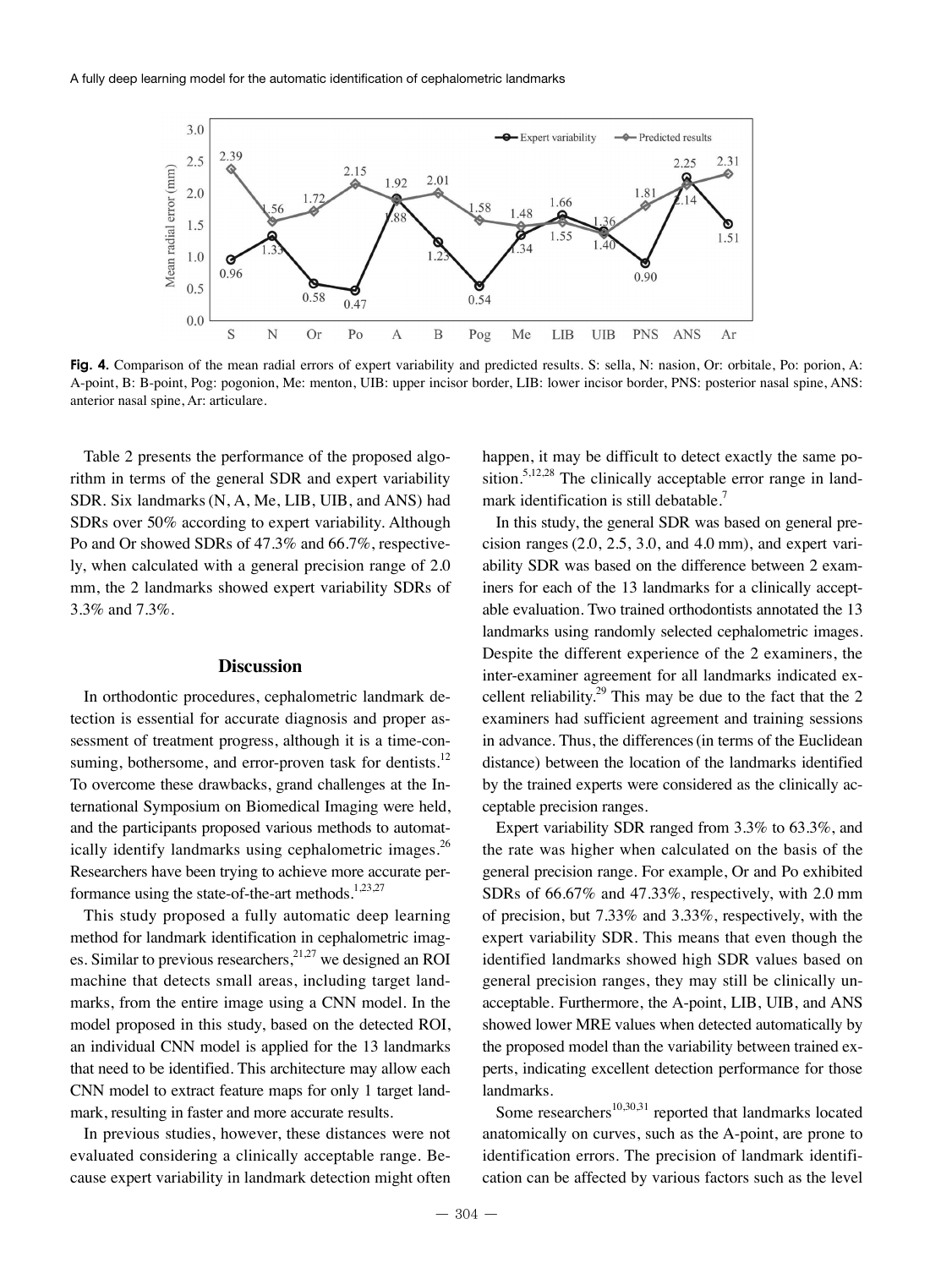of examiner's knowledge, $\frac{7}{1}$  individual understanding of landmark definitions,  $32,33$  and the quality of cephalometric images.33 The reason why the proposed CNN model showed lower errors than experts in some landmarks may be due to the reduced human-induced variability due to the above-mentioned factors.

The proposed algorithm was developed for fully automatic landmark detection using real clinical data, and expert variability was considered for the evaluation of 13 detected landmarks. This can be useful when evaluating the clinical applicability of the developed model.

## **Conflicts of Interest:** None

#### **References**

- 1. Wang S, Li H, Li J, Zhang Y, Zou B. Automatic analysis of lateral cephalograms based on multiresolution decision tree regression voting. J Healthc Eng 2018; 2018: 1797502.
- 2. Broadbent BH. A new x-ray technique and its application to orthodontia. Angle Orthod 1931; 1: 45-66.
- 3. Lindner C, Wang CW, Huang CT, Li CH, Chang SW, Cootes TF. Fully automatic system for accurate localisation and analysis of cephalometric landmarks in lateral cephalograms. Sci Rep 2016; 6: 33581.
- 4. Yang J, Ling X, Lu Y, Wei M, Ding G. Cephalometric image analysis and measurement for orthognathic surgery. Med Biol Eng Comput 2001; 39: 279-84.
- 5. Houston WJ. The analysis of errors in orthodontic measurements. Am J Orthod 1983; 83: 382-90.
- 6. Chien PC, Parks ET, Eraso F, Hartsfield JK, Roberts WE, Ofner S. Comparison of reliability in anatomical landmark identification using two-dimensional digital cephalometrics and three-dimensional cone beam computed tomography in vivo. Dentomaxillofac Radiol 2009; 38: 262-73.
- 7. Durão AP, Morosolli A, Pittayapat P, Bolstad N, Ferreira AP, Jacobs R. Cephalometric landmark variability among orthodontists and dentomaxillofacial radiologists: a comparative study. Imaging Sci Dent 2015; 45: 213-20.
- 8. Trpkova B, Major P, Prasad N, Nebbe B. Cephalometric landmarks identification and reproducibility: a meta analysis. Am J Orthod Dentofacial Orthop 1997; 112: 165-70.
- 9. Sekiguchi T, Savara BS. Variability of cephalometric landmarks used for face growth studies. Am J Orthod 1972; 61: 603-18.
- 10. Houston WJ, Maher RE, McElroy D, Sherriff M. Sources of error in measurements from cephalometric radiographs. Eur J Orthod 1986; 8: 149-51.
- 11. Midtgård J, Björk G, Linder-Aronson S. Reproducibility of cephalometric landmarks and errors of measurements of cephalometric cranial distances. Angle Orthod 1974; 44: 56-61.
- 12. Rueda S, Alcañiz M. An approach for the automatic cephalometric landmark detection using mathematical morphology and active appearance models. Med Image Comput Comput Assist Interv 2006; 9: 159-66.
- 13. Lévy-Mandel AD, Venetsanopoulos AN, Tsotsos JK. Knowledge-based landmarking of cephalograms. Comput Biomed Res 1986; 19: 282-309.
- 14. Parthasarathy S, Nugent ST, Gregson PG, Fay DF. Automatic landmarking of cephalograms. Comput Biomed Res 1989; 22: 248-69.
- 15. Tong W, Nugent ST, Jensen GM, Fay DF. An algorithm for locating landmarks on dental X-rays. In: Images of the Twenty-First Century. Proceedings of the Annual International Engineering in Medicine and Biology Society; 1989 Nob 9-12; Seattle, WA: IEEE; 1989. p. 552-4 vol.2.
- 16. Cardillo J, Sid-Ahmed MA. An image processing system for locating craniofacial landmarks. IEEE Trans Med Imaging 1994; 13: 275-89.
- 17. Grau V, Alcaniz M, Juan MC, Monserrat C, Knoll C. Automatic localization of cephalometric landmarks. J Biomed Inform 2001; 34: 146-56.
- 18. Hutton TJ, Cunningham S, Hammond P. An evaluation of active shape models for the automatic identification of cephalometric landmarks. Eur J Orthod 2000; 22: 499-508.
- 19. Montúfar J, Romero M, Scougall-Vilchis RJ. Hybrid approach for automatic cephalometric landmark annotation on conebeam computed tomography volumes. Am J Orthod Dentofacial Orthop 2018; 154: 140-50.
- 20. Yue W, Yin D, Li C, Wang G, Xu T. Automated 2-D cephalometric analysis on X-ray images by a model-based approach. IEEE Trans Biomed Eng 2006; 53: 1615-23.
- 21. Arik SÖ, Ibragimov B, Xing L. Fully automated quantitative cephalometry using convolutional neural networks. J Med Imaging (Bellingham) 2017; 4: 014501.
- 22. Innes A, Ciesielski V, Mamutil J, John S. Landmark detection for cephalometric radiology images using pulse coupled neural networks. In: Arabnia H, Mun Y, editors. Proceedings of the International Conference on Artificial Intelligence (IC-AI'02); 2002 June 24-27; Las Vegas, Nevada, USA: CSREA; 2002. p.511-517. Vol. 2.
- 23. Lee H, Park M, Kim J. Cephalometric landmark detection in dental X-ray images using convolutional neural networks. In: Armato SG III, Petrick NA, editors. ProceedingsMedical Imaging 2017: Computer-Aided Diagnosis; 2017 Feb 11-16; Orlando, Florida, United States: SPIE; 2017. p. 101341W
- 24. Wang CW, Huang CT, Hsieh MC, Li CH, Chang SW, Li WC, et al. Evaluation and comparison of anatomical landmark detection methods for cephalometric X-ray images: a grand challenge. IEEE Trans Med Imaging 2015; 34: 1890-900.
- 25. Shahidi S, Oshagh M, Gozin F, Salehi P, Danaei SM. Accuracy of computerized automatic identification of cephalometric landmarks by a designed software. Dentomaxillofac Radiol 2013; 42: 20110187.
- 26. Wang CW, Huang CT, Lee JH, Li CH, Chang SW, Siao MJ, et al. A benchmark for comparison of dental radiography analysis algorithms. Med Image Anal 2016; 31: 63-76.
- 27. Song Y, Qiao X, Iwamoto Y, Chen YW. Automatic cephalometric landmark detection on X-ray images using a deep-learning method. Appl Sci 2020; 10: 2547.
- 28. Delamare EL, Liedke GS, Vizzotto MB, da Silveira HL, Ribeiro JL, Silveira HE. Influence of a programme of professional calibration in the variability of landmark identification